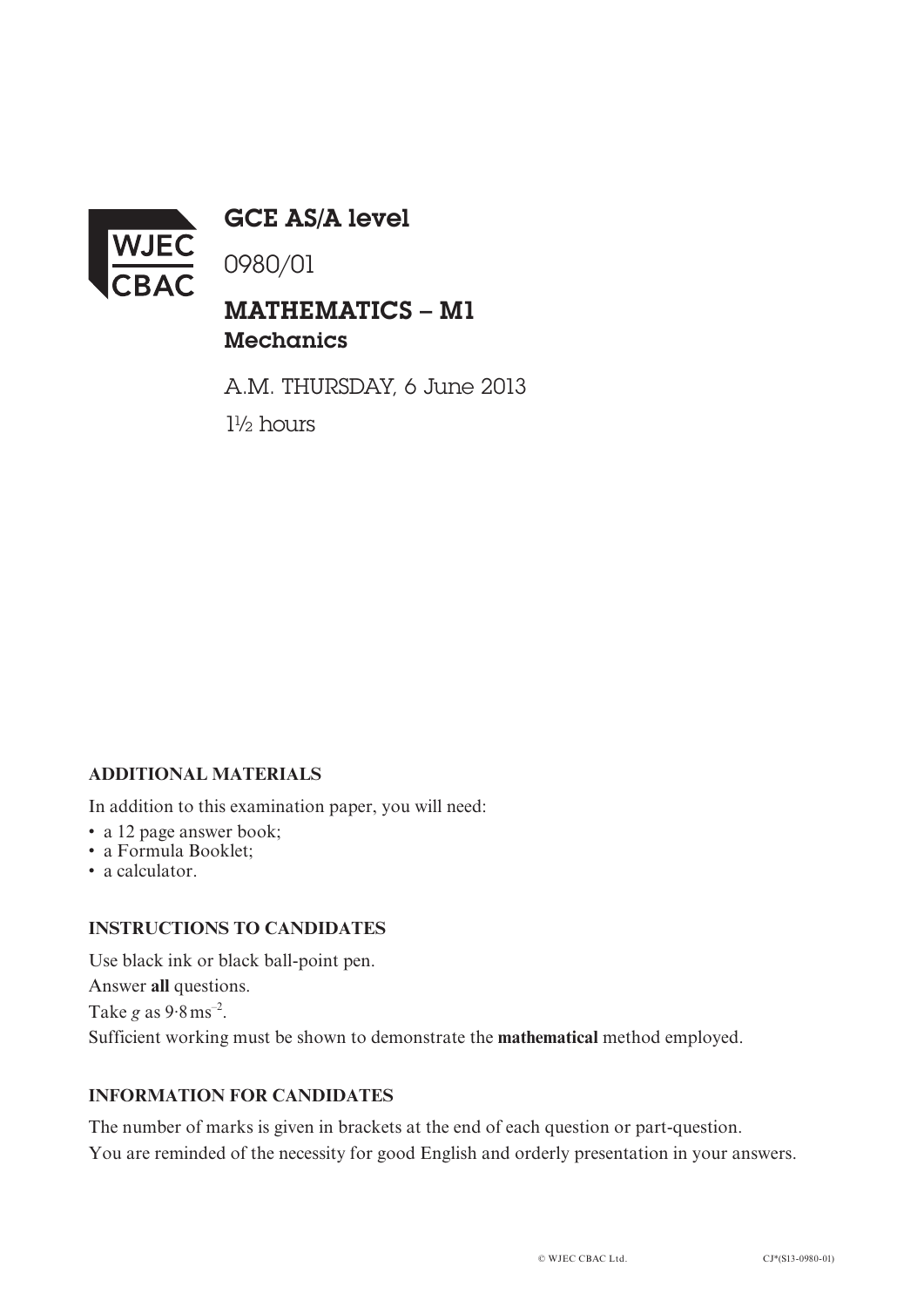- **1.** A vehicle moves along a straight horizontal road. At time  $t = 0$ s, the vehicle passes a point *A* and is moving with a speed of 20ms**–**1. It continues with this constant speed of 20ms**–**<sup>1</sup> for 8 s. The vehicle then slows down with uniform deceleration for 10 s so that at time *t* = 18 s, the speed of the vehicle is 6ms**–**1. This speed is maintained until the vehicle reaches the point *B* at time  $t = 40$  s.
	- *(a)* Sketch a velocity-time graph for the motion of the vehicle between *A* and *B*. [3]
	- *(b)* Find the magnitude of the deceleration between  $t = 8$  and  $t = 18$ . [3]
	- *(c)* Calculate the distance *AB*. [3]
- **2.** A person of mass 64kg is standing in a lift which is of mass *M*kg. When the lift is accelerating downwards at a constant rate of 0. 425ms**–**2, the tension in the lift cable is 7500N.

| ( <i>a</i> ) Calculate the value of M.                                |  |
|-----------------------------------------------------------------------|--|
| $(b)$ Find the reaction between the person and the floor of the lift. |  |

- **3.** An object is projected vertically upwards with speed *u*ms**–**<sup>1</sup> from a point *A* which is 2. 8m above horizontal ground. The object reaches its greatest height of 18. 225m above *A* before falling to the ground.
	- *(a)* Show that the value of *u* is 18.  $9.$  [3]
	- *(b)* Find the time between the object being projected and the object hitting the ground. [4]
- **4.** The diagram shows two bodies *A* and *B*, of mass 9kg and 5kg respectively, connected by a light inextensible string passing over a smooth light pulley fixed at the edge of a **rough** horizontal table. The heavier body *A* lies on the table and the lighter body *B* hangs freely below the pulley.



Initially, the system is held at rest with the string taut. The system is then released.

- *(a)* Given that the magnitude of the acceleration of the bodies is 1. 61ms**–**2, calculate the tension in the string and the coefficient of friction between *A* and the table. [8]
- *(b)* Given that the coefficient of friction is 0. 6, determine whether the bodies will move or remain at rest and evaluate the tension in the string. [3]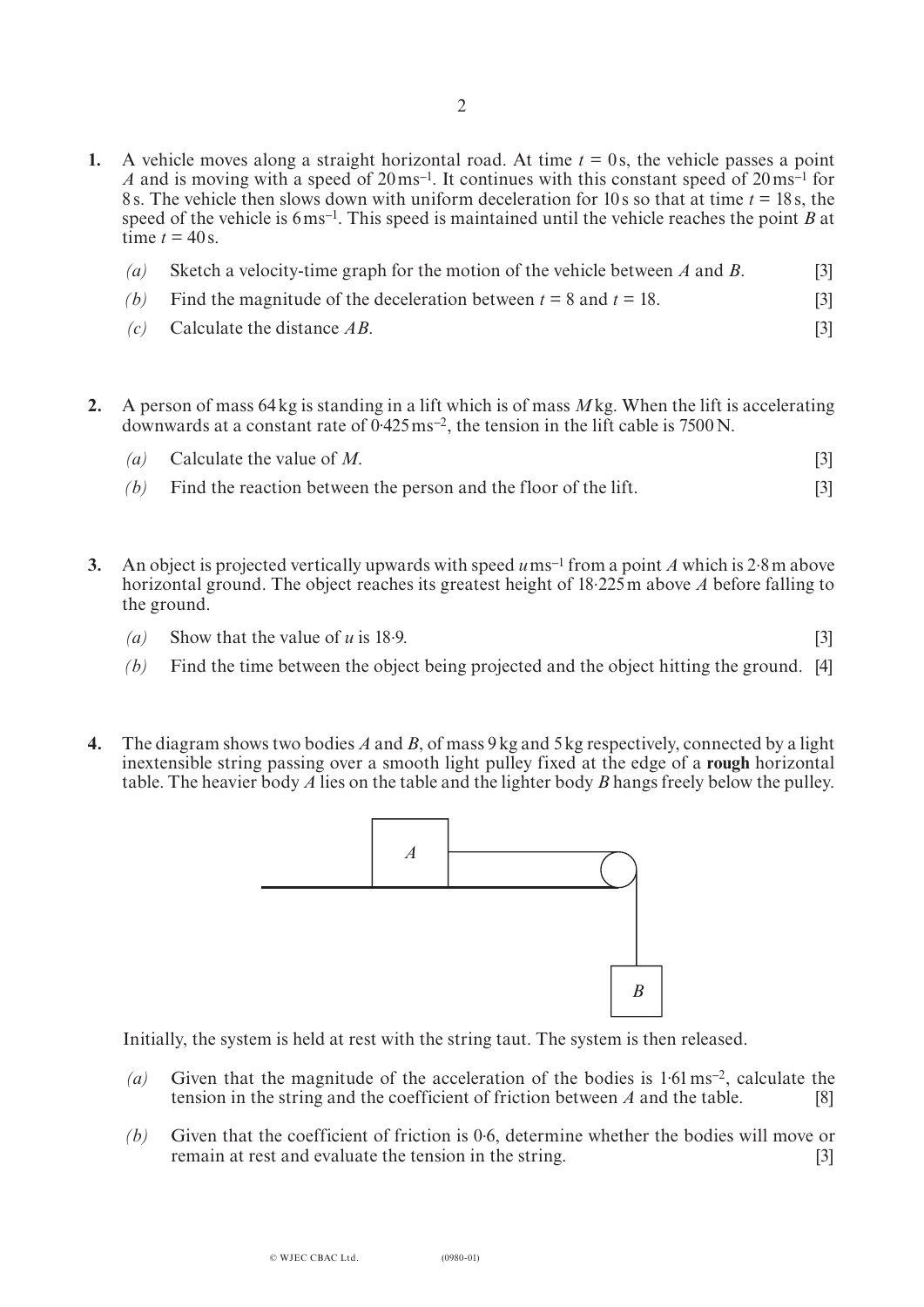**5.** The diagram shows a uniform plank *AB* of mass 12kg and length 2m. The plank rests horizontally in equilibrium on two supports at *C* and at *D*, where  $\overline{AC} = 0.8$  m and  $\overline{AD} = x$  m.



- *(a)* The reaction of the support on the plank at *D* has magnitude 84 N.
	- (i) Determine the reaction of the support on the plank at *C*.
	- (ii) Calculate the value of *x*. [7]

- *(b)* A rock of mass *M*kg is placed at *A* so that the plank is on the point of tilting about *C*. Calculate the value of  $\hat{M}$ . [3]
- **6.** A particle *P*, of mass 2kg, is moving with speed  $u$ ms<sup>-1</sup> in a straight line on a smooth horizontal surface. The particle *P* collides directly with another particle *Q*, of mass 5kg, which is at rest on the surface. Immediately after the collision, *P* moves with speed 2ms**–**1 in a direction opposite to the original direction of motion, and the speed of *Q* is 3ms**–**1.

$$
(a) \quad \text{Find the value of } u. \tag{3}
$$

- *(b)* Determine the coefficient of restitution between *P* and *Q*. [3]
- *(c)* Calculate the magnitude of the impulse exerted by *P* on *Q*. [2]
- *(d)* After the collision between *P* and *Q*, particle *Q* strikes a vertical wall which is perpendicular to its direction of motion. The coefficient of restitution between *Q* and the wall is 0.25. Calculate the speed with which  $Q$  rebounds from the wall. [2]
- **7.** Four coplanar horizontal forces of magnitude 60N, 85N, 75N and 40N act on a particle *P*, of mass 5 kg, in the directions shown in the diagram, where tan  $\alpha = \frac{3}{4}$ .



- *(a)* Calculate the magnitude of the resultant force and determine the angle it makes with the  $85\,\mathrm{N}$  force. [9]
- *(b)* Deduce the magnitude of the acceleration of the particle *P*. [2]

# **TURN OVER**